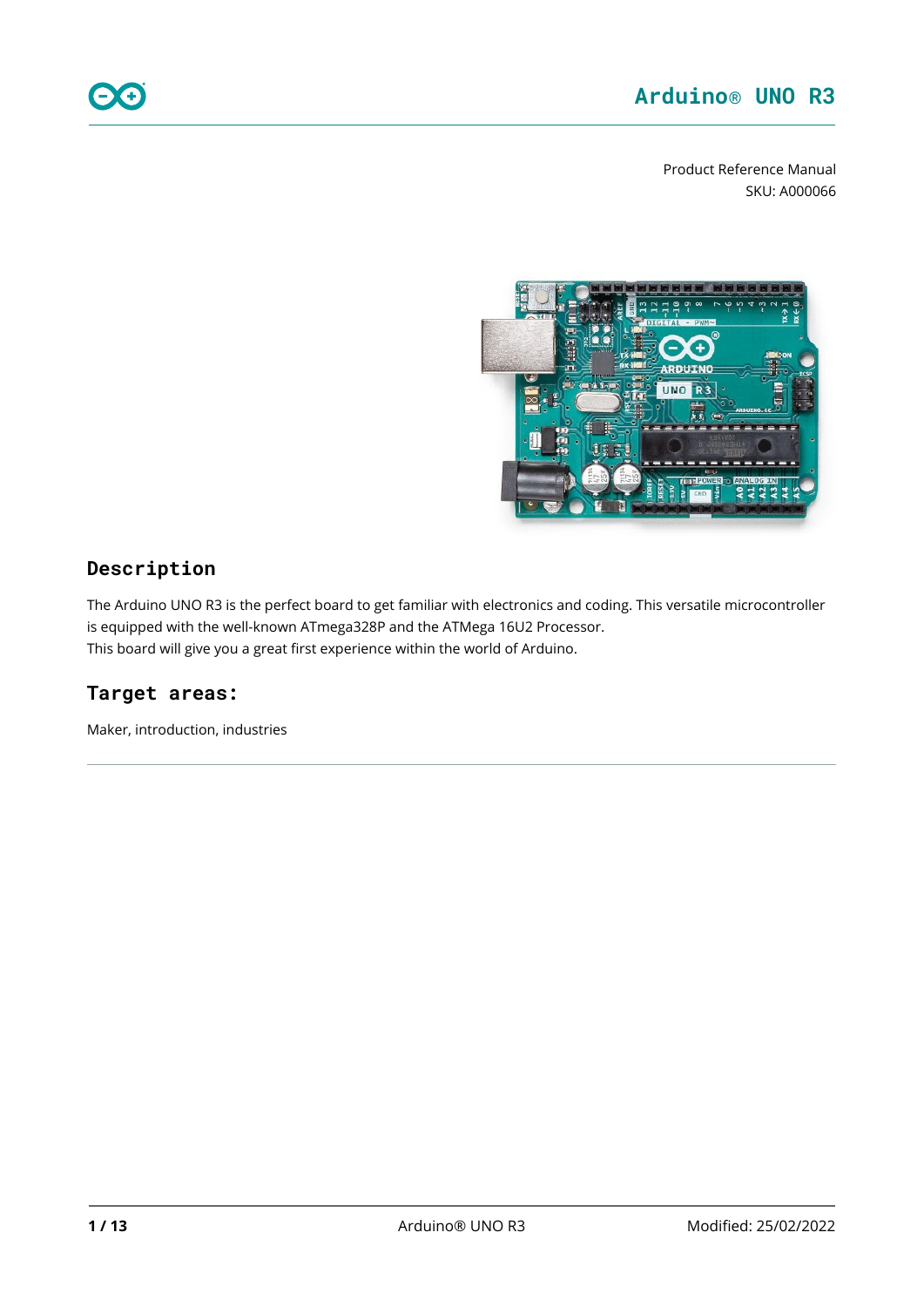

### **Features**

- **ATMega328P** Processor
	- **Memory**
		- AVR CPU at up to 16 MHz
		- 32KB Flash
		- **2KB SRAM**
		- **1KB EEPROM**
	- **Security** 
		- **Power On Reset (POR)**
		- **Brown Out Detection (BOD)**
	- **Peripherals**
		- 2x 8-bit Timer/Counter with a dedicated period register and compare channels
		- 1x 16-bit Timer/Counter with a dedicated period register, input capture and compare channels
		- 1x USART with fractional baud rate generator and start-of-frame detection
		- 1x controller/peripheral Serial Peripheral Interface (SPI)
		- 1x Dual mode controller/peripheral I2C
		- 1x Analog Comparator (AC) with a scalable reference input
		- Watchdog Timer with separate on-chip oscillator
		- **Six PWM channels**
		- Interrupt and wake-up on pin change
	- **ATMega16U2 Processor**
		- 8-bit AVR® RISC-based microcontroller
	- **Memory**
		- $\blacksquare$  16 KB ISP Flash
		- **512B EEPROM**
		- $-512B$  SRAM
		- debugWIRE interface for on-chip debugging and programming
	- **Power** 
		- $\overline{2.7-5.5}$  volts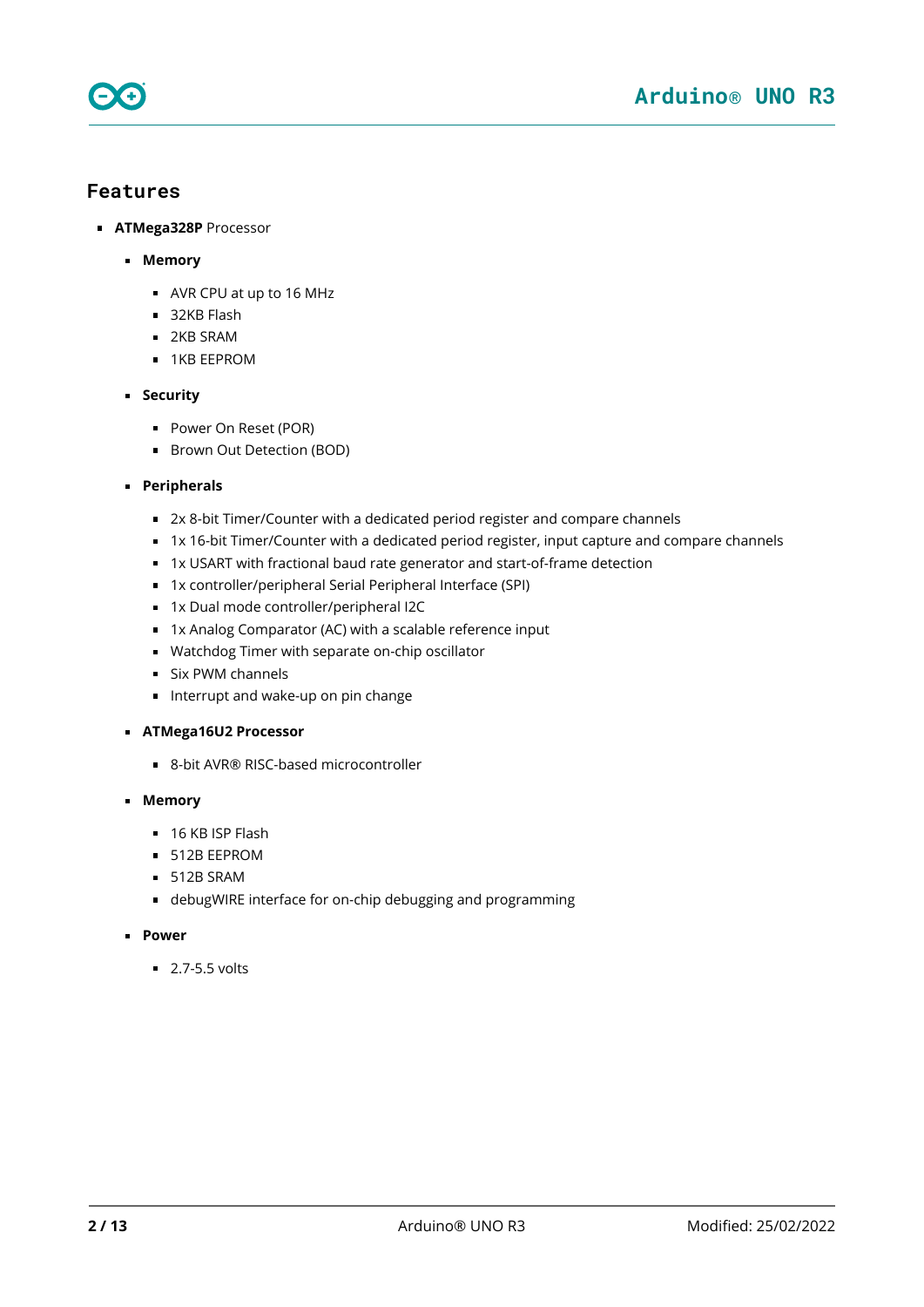

# **CONTENTS**

| 1 The Board                                                     | 4              |
|-----------------------------------------------------------------|----------------|
| 1.1 Application Examples                                        | 4              |
| 1.2 Related Products                                            | 4              |
| 2 Ratings                                                       | 4              |
| 2.1 Recommended Operating Conditions                            | 4              |
| 2.2 Power Consumption                                           | 5              |
| <b>3 Functional Overview</b>                                    | 5              |
| 3.1 Board Topology                                              | 5              |
| 3.2 Processor                                                   | 6              |
| 3.3 Power Tree                                                  | 6              |
| <b>4 Board Operation</b>                                        | $\overline{7}$ |
| 4.1 Getting Started - IDE                                       | 7              |
| 4.2 Getting Started - Arduino Web Editor                        | 7              |
| 4.3 Getting Started - Arduino IoT Cloud                         | 7              |
| 4.4 Sample Sketches                                             | 7              |
| 4.5 Online Resources                                            | 7              |
| 4.6 Board Recovery                                              | 8              |
| <b>5 Connector Pinouts</b>                                      | 8              |
| 5.1 JANALOG                                                     | 9              |
| 5.2 JDIGITAL                                                    | 9              |
| 5.3 Mechanical Information                                      | 10             |
| 5.4 Board Outline & Mounting Holes                              | 10             |
| <b>6 Certifications</b>                                         | 11             |
| 6.1 Declaration of Conformity CE DoC (EU)                       | 11             |
| 6.2 Declaration of Conformity to EU RoHS & REACH 211 01/19/2021 | 11             |
| 6.3 Conflict Minerals Declaration                               | 12             |
| <b>7 FCC Caution</b>                                            | 12             |
| <b>8 Company Information</b>                                    | 13             |
| <b>9 Reference Documentation</b>                                | 13             |
| <b>10 Revision History</b>                                      | 13             |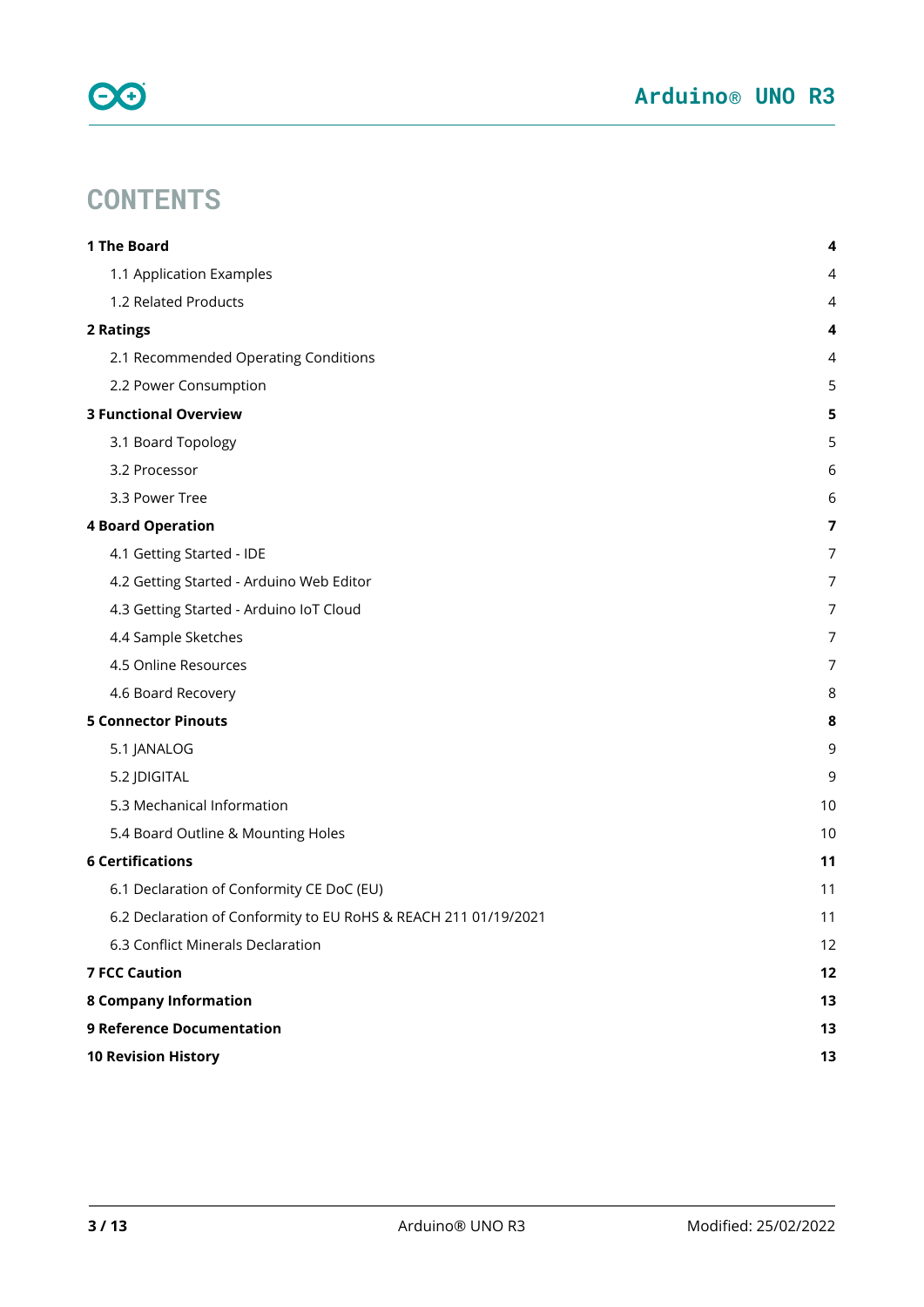# <span id="page-3-0"></span>**1 The Board**

### <span id="page-3-1"></span>**1.1 Application Examples**

The UNO board is the flagship product of Arduino. Regardless if you are new to the world of electronics or will use the UNO as a tool for education purposes or industry-related tasks.

**First entry to electronics:** If this is your first project within coding and electronics, get started with our most used and documented board; Arduino UNO. It is equipped with the well-known ATmega328P processor, 14 digital input/output pins, 6 analog inputs, USB connections, ICSP header and reset button. This board includes everything you will need for a great first experience with Arduino.

**Industry-standard development board:** Using the Arduino UNO board in industries, there are a range of companies using the UNO board as the brain for their PLC's.

**Education purposes:** Although the UNO board has been with us for about ten years, it is still widely used for various education purposes and scientific projects. The board's high standard and top quality performance makes it a great resource to capture real time from sensors and to trigger complex laboratory equipment to mention a few examples.

### <span id="page-3-2"></span>**1.2 Related Products**

- Starter Kit
- **Tinkerkit Braccio Robot**
- **Example**

# <span id="page-3-3"></span>**2 Ratings**

### <span id="page-3-4"></span>**2.1 Recommended Operating Conditions**

| Symbol | <b>Description</b>                               | Min                    | Max                              |
|--------|--------------------------------------------------|------------------------|----------------------------------|
|        | Conservative thermal limits for the whole board: | -40°F<br>-40<br>$\sim$ | $185^{\circ}$ F<br>85<br>$\circ$ |

**NOTE:** In extreme temperatures, EEPROM, voltage regulator, and the crystal oscillator, might not work as expected due to the extreme temperature conditions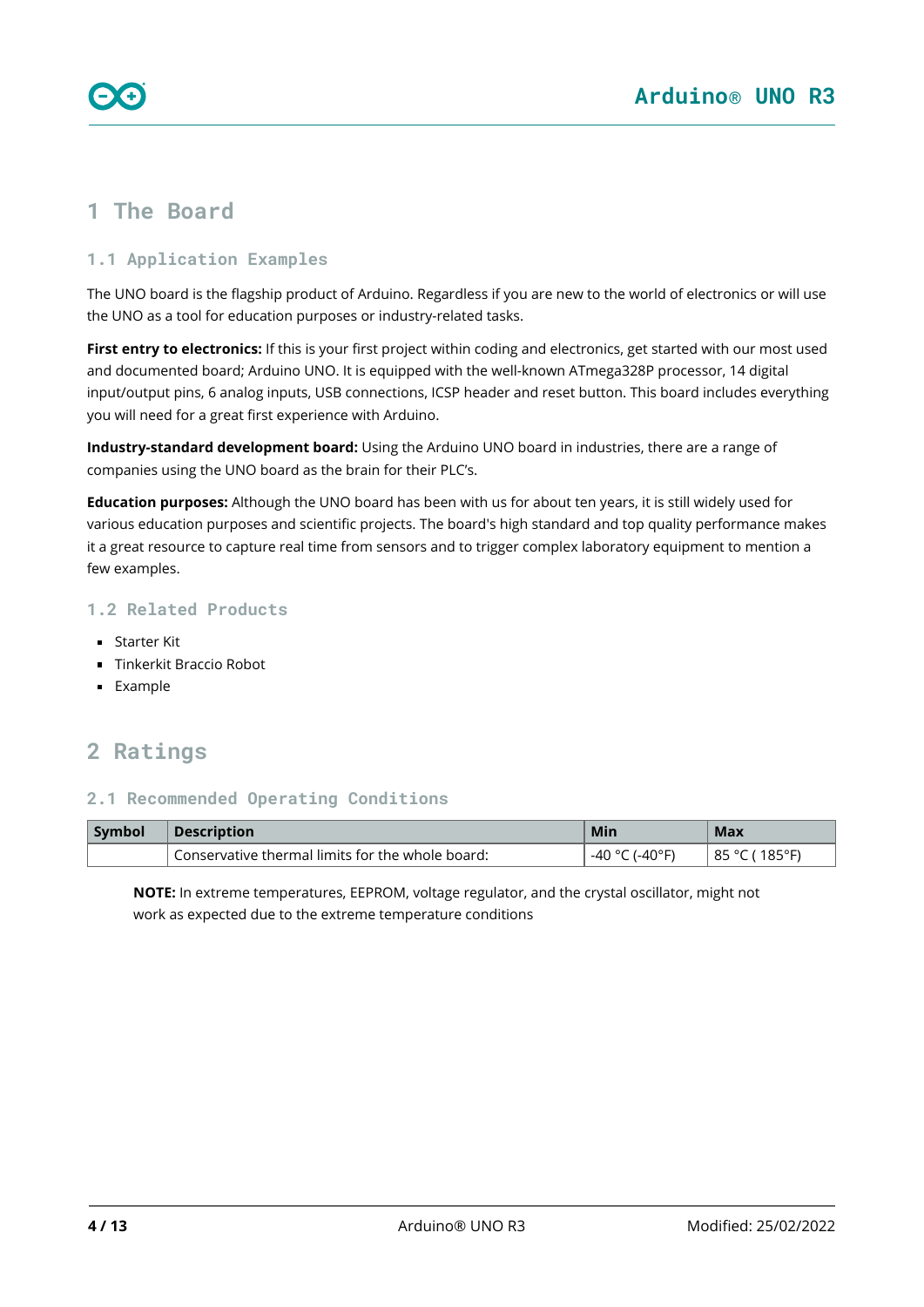

### <span id="page-4-0"></span>**2.2 Power Consumption**

| Symbol        | <b>Description</b>                              | Min | <b>T</b> vp | Max | Unit |
|---------------|-------------------------------------------------|-----|-------------|-----|------|
| <b>VINMax</b> | Maximum input voltage from VIN pad              |     |             | 20  |      |
| VUSBMax       | 5.5<br>Maximum input voltage from USB connector |     |             |     |      |
| PMax          | Maximum Power Consumption                       |     |             | XX  | mA   |

# <span id="page-4-1"></span>**3 Functional Overview**

### <span id="page-4-2"></span>**3.1 Board Topology**

#### Top view



#### *Board topology*

| Ref.            | <b>Description</b>             | Ref.           | <b>Description</b>                    |
|-----------------|--------------------------------|----------------|---------------------------------------|
| X1              | Power jack 2.1x5.5mm           | U <sub>1</sub> | SPX1117M3-L-5 Regulator               |
| X2              | <b>USB B Connector</b>         | U3             | ATMEGA16U2 Module                     |
| PC1             | EEE-1EA470WP 25V SMD Capacitor | U5             | LMV358LIST-A.9 IC                     |
| PC <sub>2</sub> | EEE-1EA470WP 25V SMD Capacitor | F <sub>1</sub> | Chip Capacitor, High Density          |
| D <sub>1</sub>  | CGRA4007-G Rectifier           | <b>ICSP</b>    | Pin header connector (through hole 6) |
| $I-ZU4$         | ATMEGA328P Module              | ICSP1          | Pin header connector (through hole 6) |
| Y1              | ECS-160-20-4X-DU Oscillator    |                |                                       |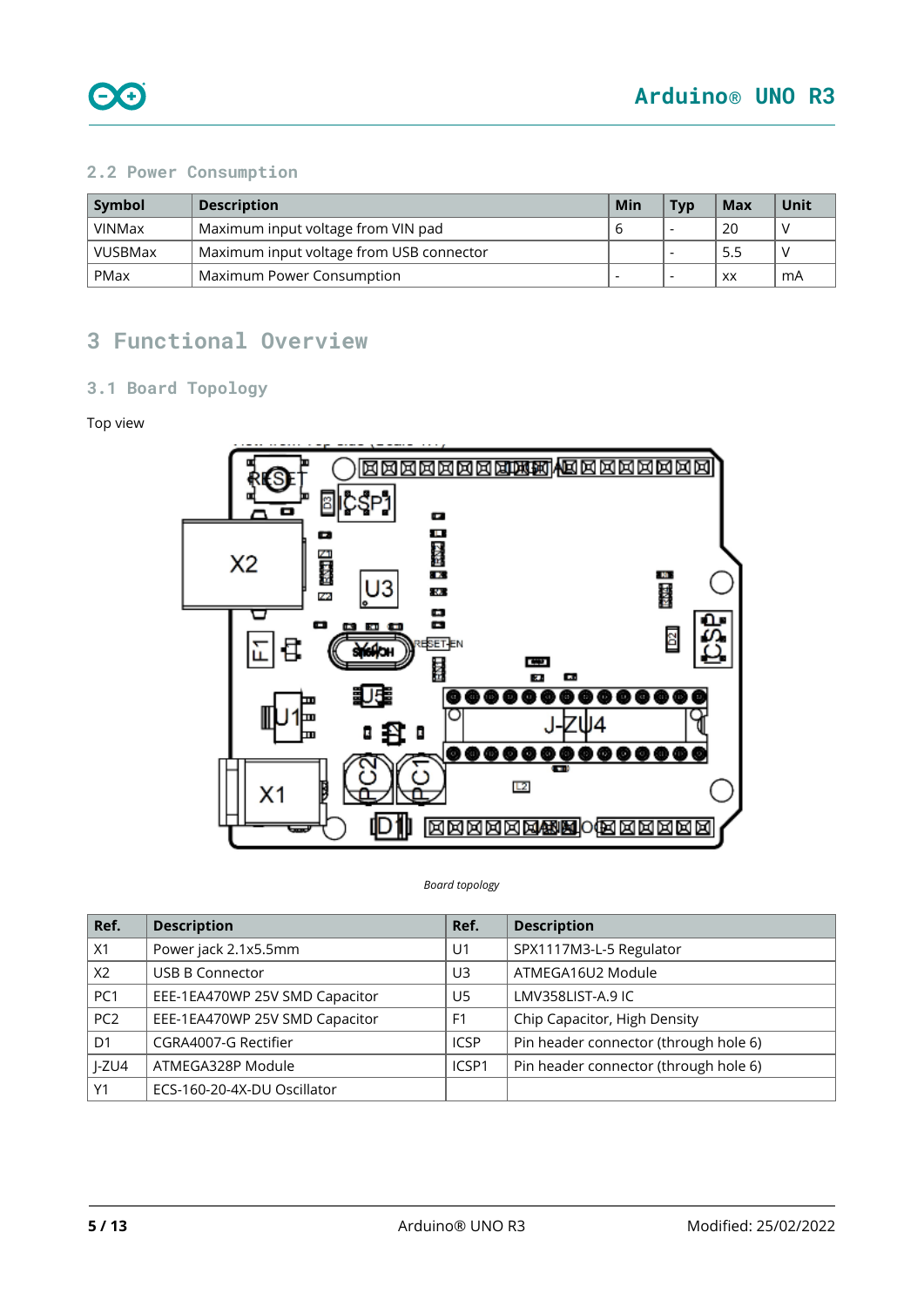

#### <span id="page-5-0"></span>**3.2 Processor**

The Main Processor is a ATmega328P running at up tp 20 MHz. Most of its pins are connected to the external headers, however some are reserved for internal communication with the USB Bridge coprocessor.

#### <span id="page-5-1"></span>**3.3 Power Tree**

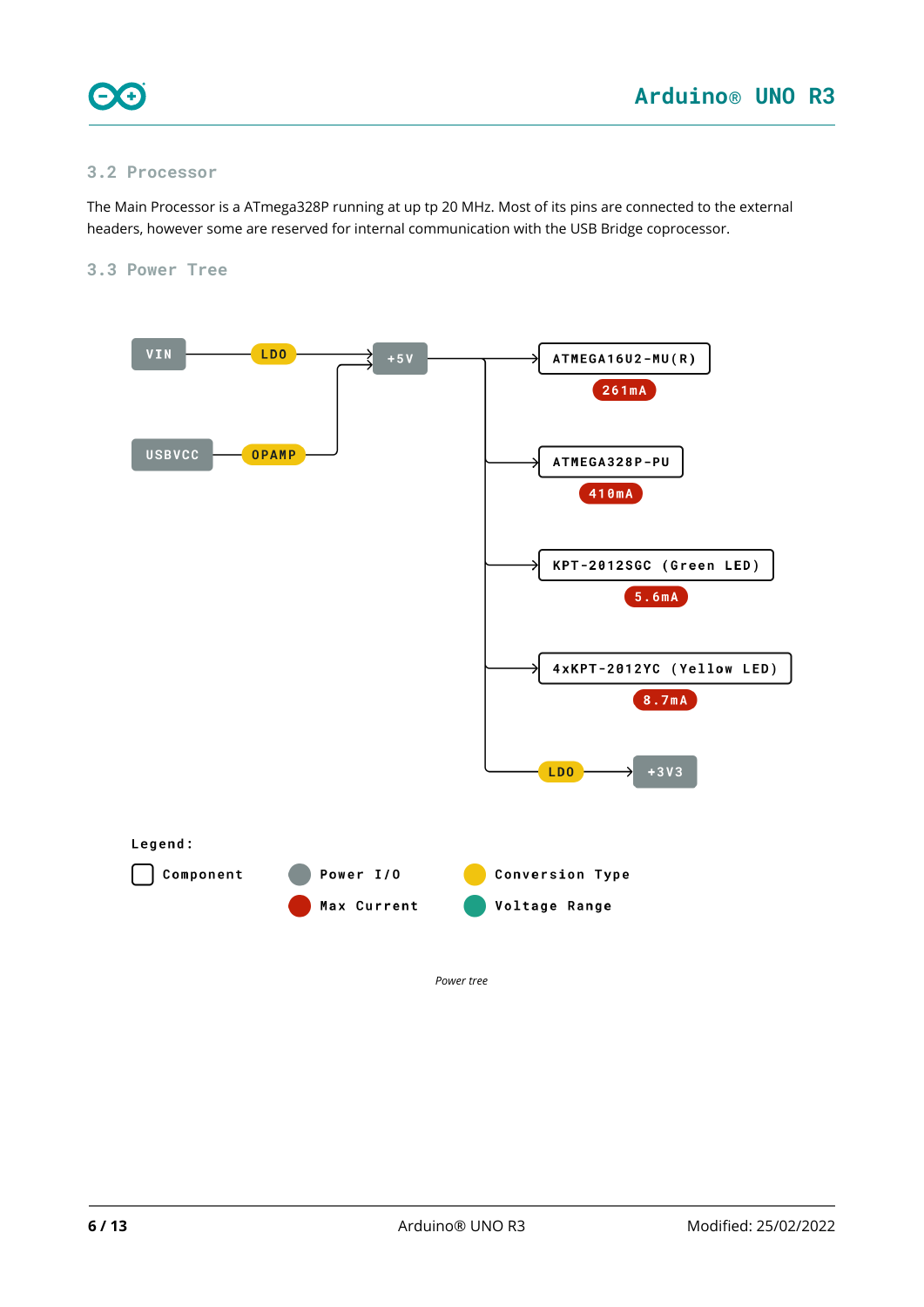

# <span id="page-6-0"></span>**4 Board Operation**

#### <span id="page-6-1"></span>**4.1 Getting Started - IDE**

If you want to program your Arduino UNO while offline you need to install the Arduino Desktop IDE [1] To connect the Arduino UNO to your computer, you'll need a Micro-B USB cable. This also provides power to the board, as indicated by the LED.

#### <span id="page-6-2"></span>**4.2 Getting Started - Arduino Web Editor**

All Arduino boards, including this one, work out-of-the-box on the Arduino Web Editor [2], by just installing a simple plugin.

The Arduino Web Editor is hosted online, therefore it will always be up-to-date with the latest features and support for all boards. Follow **[3]** to start coding on the browser and upload your sketches onto your board.

### <span id="page-6-3"></span>**4.3 Getting Started - Arduino IoT Cloud**

All Arduino IoT enabled products are supported on Arduino IoT Cloud which allows you to Log, graph and analyze sensor data, trigger events, and automate your home or business.

#### <span id="page-6-4"></span>**4.4 Sample Sketches**

Sample sketches for the Arduino XXX can be found either in the "Examples" menu in the Arduino IDE or in the "Documentation" section of the Arduino Pro website [4]

### <span id="page-6-5"></span>**4.5 Online Resources**

Now that you have gone through the basics of what you can do with the board you can explore the endless possibilities it provides by checking exciting projects on ProjectHub **[5]**, the Arduino Library Reference **[6]** and the online store **[7]** where you will be able to complement your board with sensors, actuators and more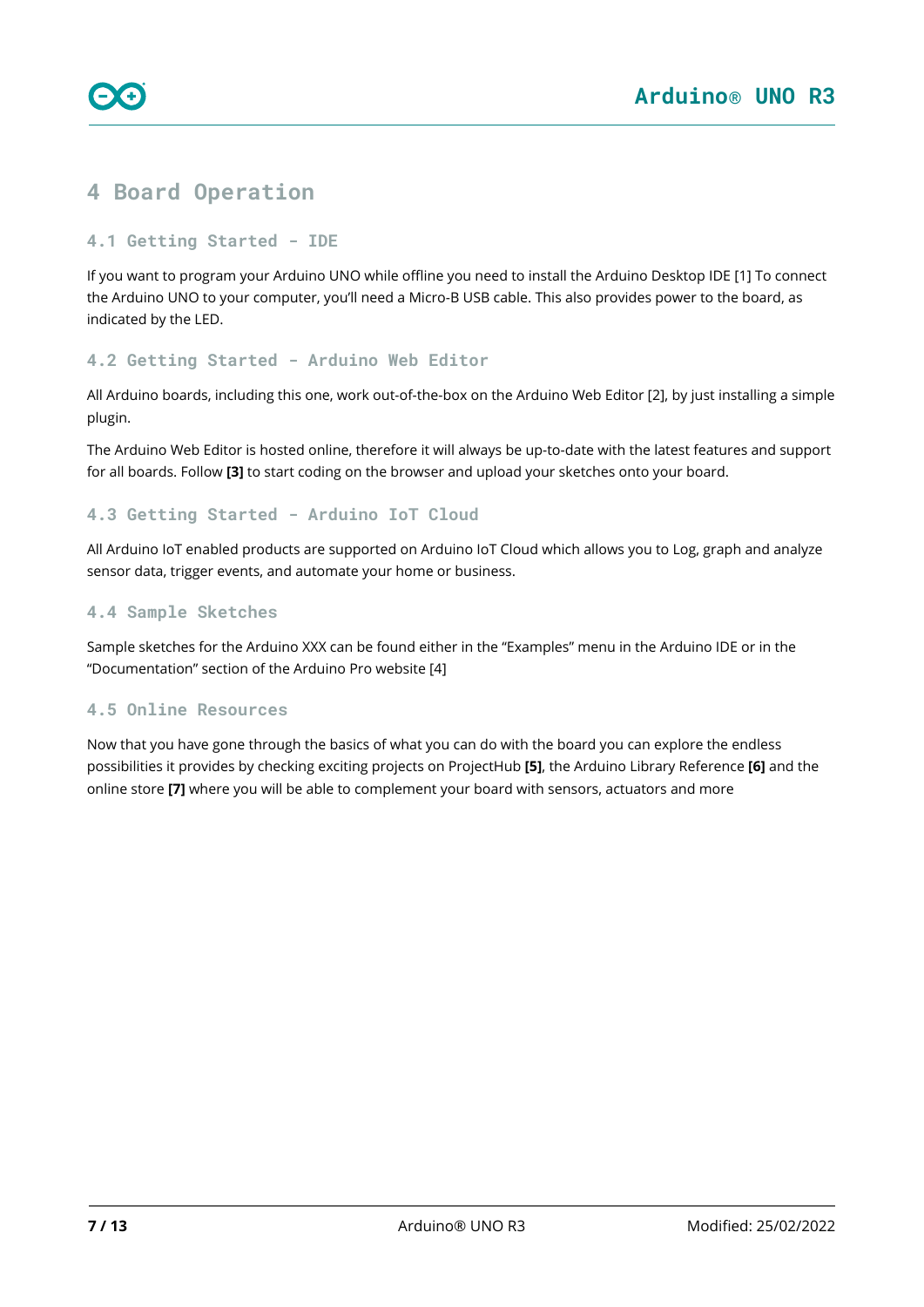

### <span id="page-7-0"></span>**4.6 Board Recovery**

All Arduino boards have a built-in bootloader which allows flashing the board via USB. In case a sketch locks up the processor and the board is not reachable anymore via USB it is possible to enter bootloader mode by doubletapping the reset button right after power up.

# <span id="page-7-1"></span>**5 Connector Pinouts**



*Pinout*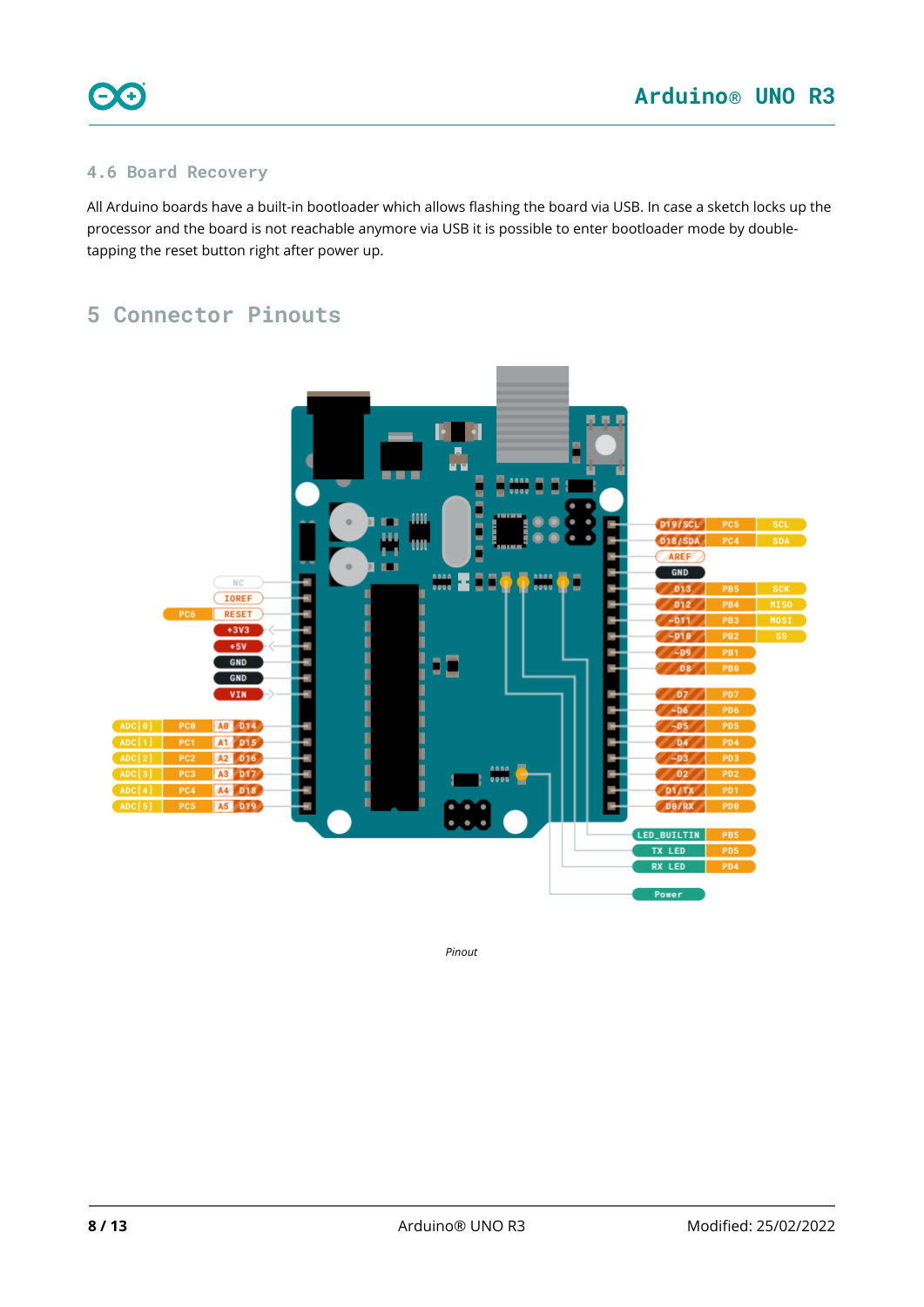### <span id="page-8-0"></span>**5.1 JANALOG**

| Pin            | <b>Function</b> | <b>Type</b>      | <b>Description</b>                              |
|----------------|-----------------|------------------|-------------------------------------------------|
|                | NC.             | NC               | Not connected                                   |
| $\overline{2}$ | <b>IOREF</b>    | <b>IOREF</b>     | Reference for digital logic V - connected to 5V |
| 3              | Reset           | Reset            | Reset                                           |
| $\overline{4}$ | $+3V3$          | Power            | +3V3 Power Rail                                 |
| 5              | $+5V$           | Power            | +5V Power Rail                                  |
| 6              | GND             | Power            | Ground                                          |
| $\overline{7}$ | <b>GND</b>      | Power            | Ground                                          |
| 8              | <b>VIN</b>      | Power            | Voltage Input                                   |
| 9              | A0              | Analog/GPIO      | Analog input 0 / GPIO                           |
| 10             | A1              | Analog/GPIO      | Analog input 1 / GPIO                           |
| 11             | A2              | Analog/GPIO      | Analog input 2 / GPIO                           |
| 12             | A <sub>3</sub>  | Analog/GPIO      | Analog input 3 / GPIO                           |
| 13             | A4/SDA          | Analog input/I2C | Analog input 4/I2C Data line                    |
| 14             | A5/SCL          | Analog input/I2C | Analog input 5/12C Clock line                   |

## <span id="page-8-1"></span>**5.2 JDIGITAL**

| Pin            | <b>Function</b> | <b>Type</b>  | <b>Description</b>                         |
|----------------|-----------------|--------------|--------------------------------------------|
| 1              | D <sub>0</sub>  | Digital/GPIO | Digital pin 0/GPIO                         |
| $\overline{2}$ | D <sub>1</sub>  | Digital/GPIO | Digital pin 1/GPIO                         |
| 3              | D <sub>2</sub>  | Digital/GPIO | Digital pin 2/GPIO                         |
| 4              | D <sub>3</sub>  | Digital/GPIO | Digital pin 3/GPIO                         |
| 5              | D <sub>4</sub>  | Digital/GPIO | Digital pin 4/GPIO                         |
| 6              | D <sub>5</sub>  | Digital/GPIO | Digital pin 5/GPIO                         |
| 7              | D <sub>6</sub>  | Digital/GPIO | Digital pin 6/GPIO                         |
| 8              | D7              | Digital/GPIO | Digital pin 7/GPIO                         |
| 9              | D <sub>8</sub>  | Digital/GPIO | Digital pin 8/GPIO                         |
| 10             | D <sub>9</sub>  | Digital/GPIO | Digital pin 9/GPIO                         |
| 11             | SS              | Digital      | SPI Chip Select                            |
| 12             | <b>MOSI</b>     | Digital      | SPI1 Main Out Secondary In                 |
| 13             | <b>MISO</b>     | Digital      | SPI Main In Secondary Out                  |
| 14             | <b>SCK</b>      | Digital      | SPI serial clock output                    |
| 15             | GND             | Power        | Ground                                     |
| 16             | <b>AREF</b>     | Digital      | Analog reference voltage                   |
| 17             | A4/SD4          | Digital      | Analog input 4/I2C Data line (duplicated)  |
| 18             | A5/SD5          | Digital      | Analog input 5/12C Clock line (duplicated) |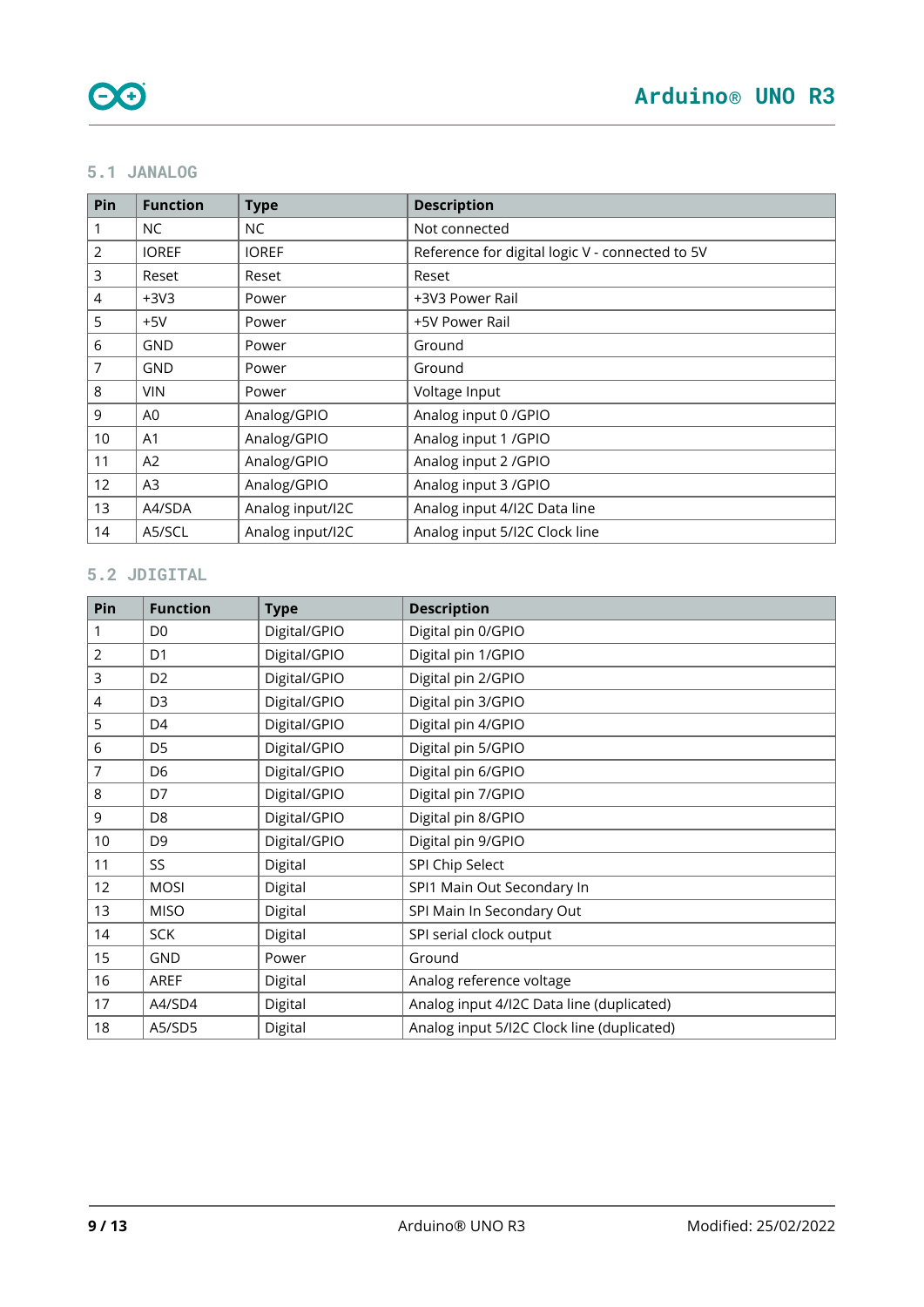

### <span id="page-9-0"></span>**5.3 Mechanical Information**

### <span id="page-9-1"></span>**5.4 Board Outline & Mounting Holes**



*Board outline*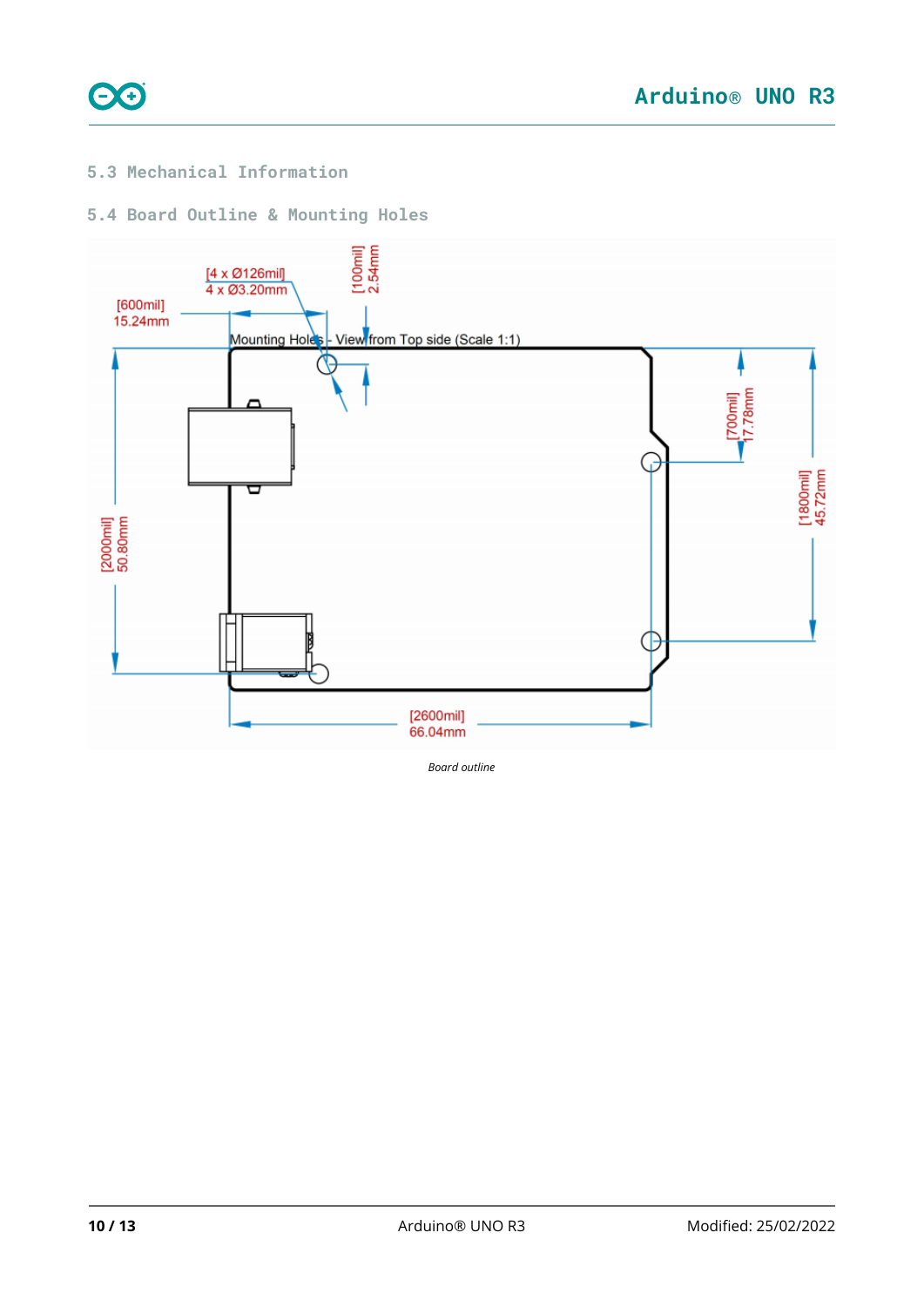<span id="page-10-0"></span>

### <span id="page-10-1"></span>**6.1 Declaration of Conformity CE DoC (EU)**

We declare under our sole responsibility that the products above are in conformity with the essential requirements of the following EU Directives and therefore qualify for free movement within markets comprising the European Union (EU) and European Economic Area (EEA).

| ROHS 2 Directive 2011/65/EU                                   |                                                       |
|---------------------------------------------------------------|-------------------------------------------------------|
| Conforms to:                                                  | EN50581:2012                                          |
| Directive 2014/35/EU. (LVD)                                   |                                                       |
| Conforms to:                                                  | EN 60950-<br>1:2006/A11:2009/A1:2010/A12:2011/AC:2011 |
| Directive 2004/40/EC & 2008/46/EC & 2013/35/EU,<br><b>EMF</b> |                                                       |
| Conforms to:                                                  | EN 62311:2008                                         |

### <span id="page-10-2"></span>**6.2 Declaration of Conformity to EU RoHS & REACH 211 01/19/2021**

Arduino boards are in compliance with RoHS 2 Directive 2011/65/EU of the European Parliament and RoHS 3 Directive 2015/863/EU of the Council of 4 June 2015 on the restriction of the use of certain hazardous substances in electrical and electronic equipment.

| <b>Substance</b>                       | <b>Maximum limit (ppm)</b> |
|----------------------------------------|----------------------------|
| Lead (Pb)                              | 1000                       |
| Cadmium (Cd)                           | 100                        |
| Mercury (Hg)                           | 1000                       |
| Hexavalent Chromium (Cr6+)             | 1000                       |
| Poly Brominated Biphenyls (PBB)        | 1000                       |
| Poly Brominated Diphenyl ethers (PBDE) | 1000                       |
| Bis(2-Ethylhexyl} phthalate (DEHP)     | 1000                       |
| Benzyl butyl phthalate (BBP)           | 1000                       |
| Dibutyl phthalate (DBP)                | 1000                       |
| Diisobutyl phthalate (DIBP)            | 1000                       |

Exemptions: No exemptions are claimed.

Arduino Boards are fully compliant with the related requirements of European Union Regulation (EC) 1907 /2006 concerning the Registration, Evaluation, Authorization and Restriction of Chemicals (REACH). We declare none of the SVHCs (<https://echa.europa.eu/web/guest/candidate-list-table>), the Candidate List of Substances of Very High Concern for authorization currently released by ECHA, is present in all products (and also package) in quantities totaling in a concentration equal or above 0.1%. To the best of our knowledge, we also declare that our products do not contain any of the substances listed on the "Authorization List" (Annex XIV of the REACH regulations) and Substances of Very High Concern (SVHC) in any significant amounts as specified by the Annex XVII of Candidate list published by ECHA (European Chemical Agency) 1907 /2006/EC.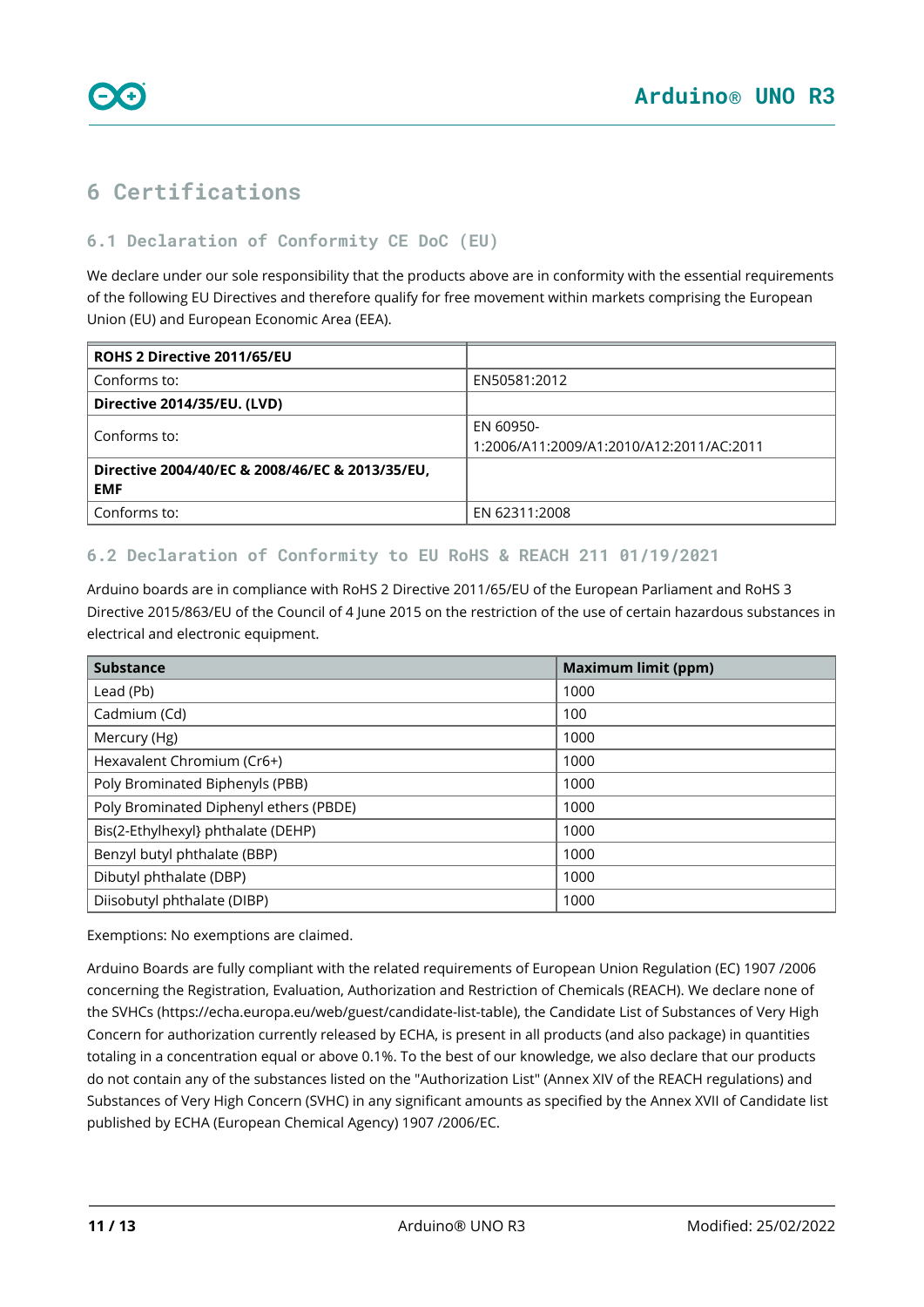### <span id="page-11-0"></span>**6.3 Conflict Minerals Declaration**

As a global supplier of electronic and electrical components, Arduino is aware of our obligations with regards to laws and regulations regarding Conflict Minerals, specifically the Dodd-Frank Wall Street Reform and Consumer Protection Act, Section 1502. Arduino does not directly source or process conflict minerals such as Tin, Tantalum, Tungsten, or Gold. Conflict minerals are contained in our products in the form of solder, or as a component in metal alloys. As part of our reasonable due diligence Arduino has contacted component suppliers within our supply chain to verify their continued compliance with the regulations. Based on the information received thus far we declare that our products contain Conflict Minerals sourced from conflict-free areas.

# <span id="page-11-1"></span>**7 FCC Caution**

Any Changes or modifications not expressly approved by the party responsible for compliance could void the user's authority to operate the equipment.

This device complies with part 15 of the FCC Rules. Operation is subject to the following two conditions:

(1) This device may not cause harmful interference

(2) this device must accept any interference received, including interference that may cause undesired operation.

#### **FCC RF Radiation Exposure Statement:**

- 1. This Transmitter must not be co-located or operating in conjunction with any other antenna or transmitter.
- 2. This equipment complies with RF radiation exposure limits set forth for an uncontrolled environment.
- 3. This equipment should be installed and operated with minimum distance 20cm between the radiator & your body.

English: User manuals for license-exempt radio apparatus shall contain the following or equivalent notice in a conspicuous location in the user manual or alternatively on the device or both. This device complies with Industry Canada license-exempt RSS standard(s). Operation is subject to the following two conditions:

(1) this device may not cause interference

(2) this device must accept any interference, including interference that may cause undesired operation of the device.

French: Le présent appareil est conforme aux CNR d'Industrie Canada applicables aux appareils radio exempts de licence. L'exploitation est autorisée aux deux conditions suivantes :

(1) l' appareil nedoit pas produire de brouillage

(2) l'utilisateur de l'appareil doit accepter tout brouillage radioélectrique subi, même si le brouillage est susceptible d'en compromettre le fonctionnement.

#### **IC SAR Warning:**

English This equipment should be installed and operated with minimum distance 20 cm between the radiator and your body.

French: Lors de l' installation et de l' exploitation de ce dispositif, la distance entre le radiateur et le corps est d 'au moins 20 cm.